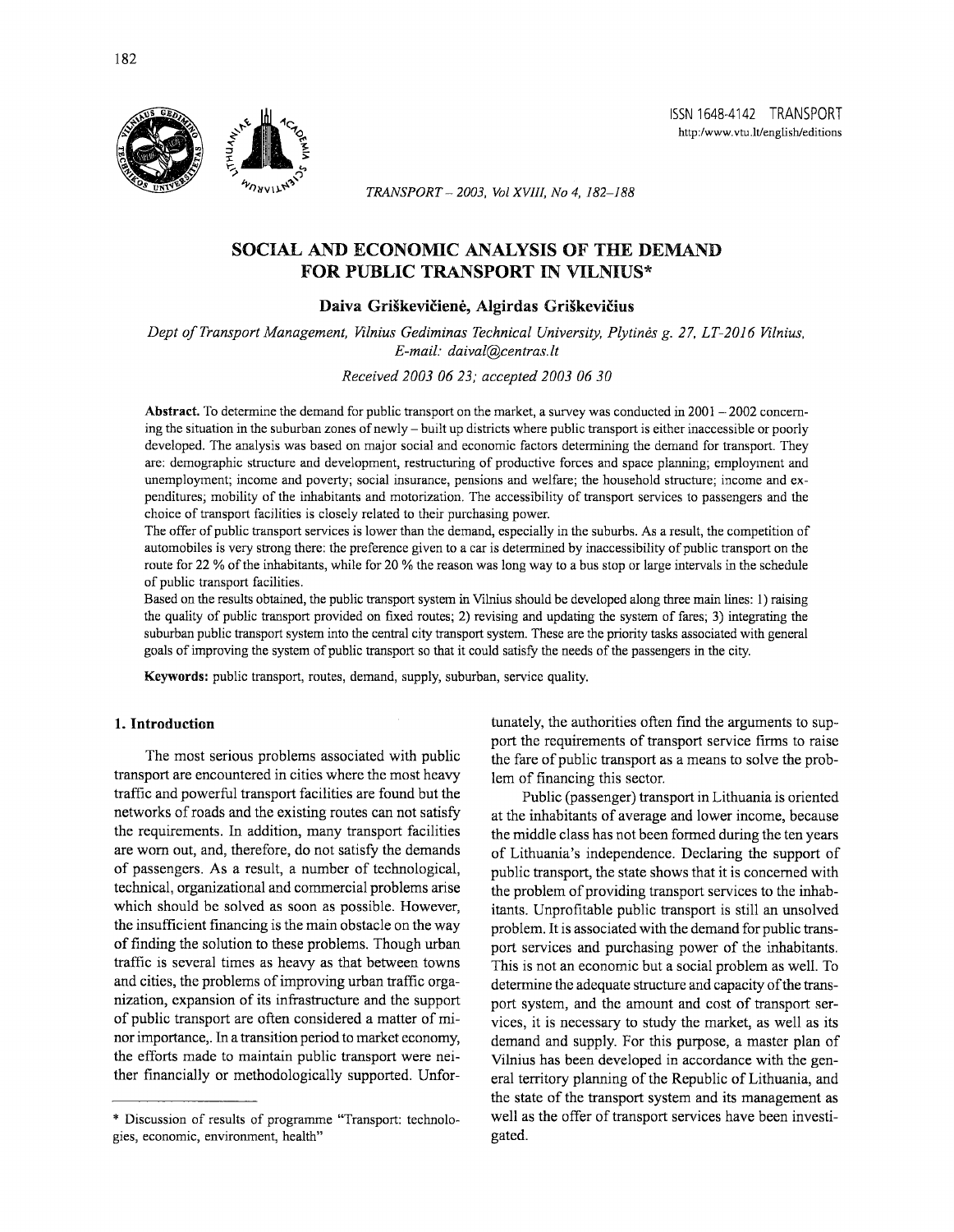In  $2001 - 2002$ , the studies aimed to explore the Vilnius market for determining passengers demand for public transport services and their purchasing power related to it and to help harmonize the demand of urban and suburban inhabitants for the above services with the actual supply of passenger transportation were conducted by the authors of the present paper. The investigation of the market demand for transport services by the inhabitants from social and economic perspectives supplemented with the data obtained in the previous analysis of public transport services and the mobility of inhabitants is intended to harmonize the quality and cost of transport services provided.

#### 2. The Analysis of the Passengers Market for Public Services and its Potential

A number of various factors determine the mobility of inhabitants and the demand for transport services, particularly in the transition period when new economic relations, lifestyles, etc. being formed promote the formation of new social needs of the inhabitants  $[1-4]$ .

The research has proved that the choice of travel depends on the goals, financial resources and the availability of transport facilities for the inhabitants.

With respect to theoretical considerations, major factors may be divided into the following groups incorporating [5-8]:

1) the factors related to space planning and residential areas,

2) macroeconomic and social factors,

3) factors related to purposes of travel and means of transportation,

4) factors associated with purchasing power of passengers.

However, the above groups are closely interrelated, thereby complicating the problem solution and making the analysis of the particular group practically impossible without considering the influence of some other factors.

# *1) Factors related to space planning and residential area.*

The spatial planning of Vilnius plays the leading role in the formation of the network of streets and public transport system as well as its efficiency. Major administrative, business, shopping, entertainment and catering centers are found in the downtown and the adjacent districts. The inhabitants and residents of these zones are provided with various transport facilities, therefore, their everyday journey does not take much time and effort.

In the middle zone of the city (around the downtown) the choice of passengers is not so wide, being restricted to public transport and route schedule. Radial layout of the streets and natural obstacles (river bridges, hills, green areas, etc.) also play a role in providing trans-

port services to the inhabitants. Radial and tangential highways are used not only for servicing the residents of these areas but for connecting more distant districts with the center of the city and for making a detour around it. Therefore, they perform a dual function, and the traffic is very heavy there in rush hours.

During the last decade the cities were expanding rapidly. The former rural approach roads and detours have become major highways of newly- built districts, lacking, however, the adequate engineering facilities, the appropriate pavement, rainfall  $run-off$  and lighting systems, etc. Other engineering utilities, such as water supply and sewerage systems are also inadequate in these districts. Therefore, such roads are hardly suited not only for public transport but for automobile transport as well.

# *2) Macroeconomic and social factors.*

Based on research data and the studies of social problems [9-13], the priority factors affecting the mobility of the inhabitants in urban areas and in the state as a whole and limiting social demand and possibilities of making a choice were selected for the analysis. They are as follows:

*a) demographic structure and development.* After regaining the independence, the natural growth of the population of Lithuania was considerably decreasing, falling to the lowest level in  $1993 - 1994$ . The urban population of the country reaches 68,1 %, with the urbanization increasing on account of rural inhabitants. People able to work make 59,1 % of the inhabitants, while under age people and pensioners make 20,7% and 20.2 %, respectively. During the decade of economic transition period the migration of the population increased: some people left Lithuania for political, others for economical reasons. However, the flow of immigrants also increased. It decreased in 2000, being followed by the increasing emigration to the former Soviet Union republics, Estonia and Latvia. The worsening economical and social conditions promoted the emigration of good specialists, students and workers to Western countries.

*b) restructuring of productive forces and transport relations.* During the last decade, major enterprises of Lithuania were restructured: some of them were divided into several smaller enterprises, while others were closed. New private large, medium and small firms emerged. The market of products and services has experienced the regrouping of labour force, capital and investments. This, in tum, brought to life new requirements to transport system and services as well as to the conventional transport routes. A large gap was formed between the rapid development of towns and settlements, trade, manufacture and the construction of residential areas in the suburbs and transport development, road construction and the development of public transport services there.

*3) Purposes of travel and transport facilities used:*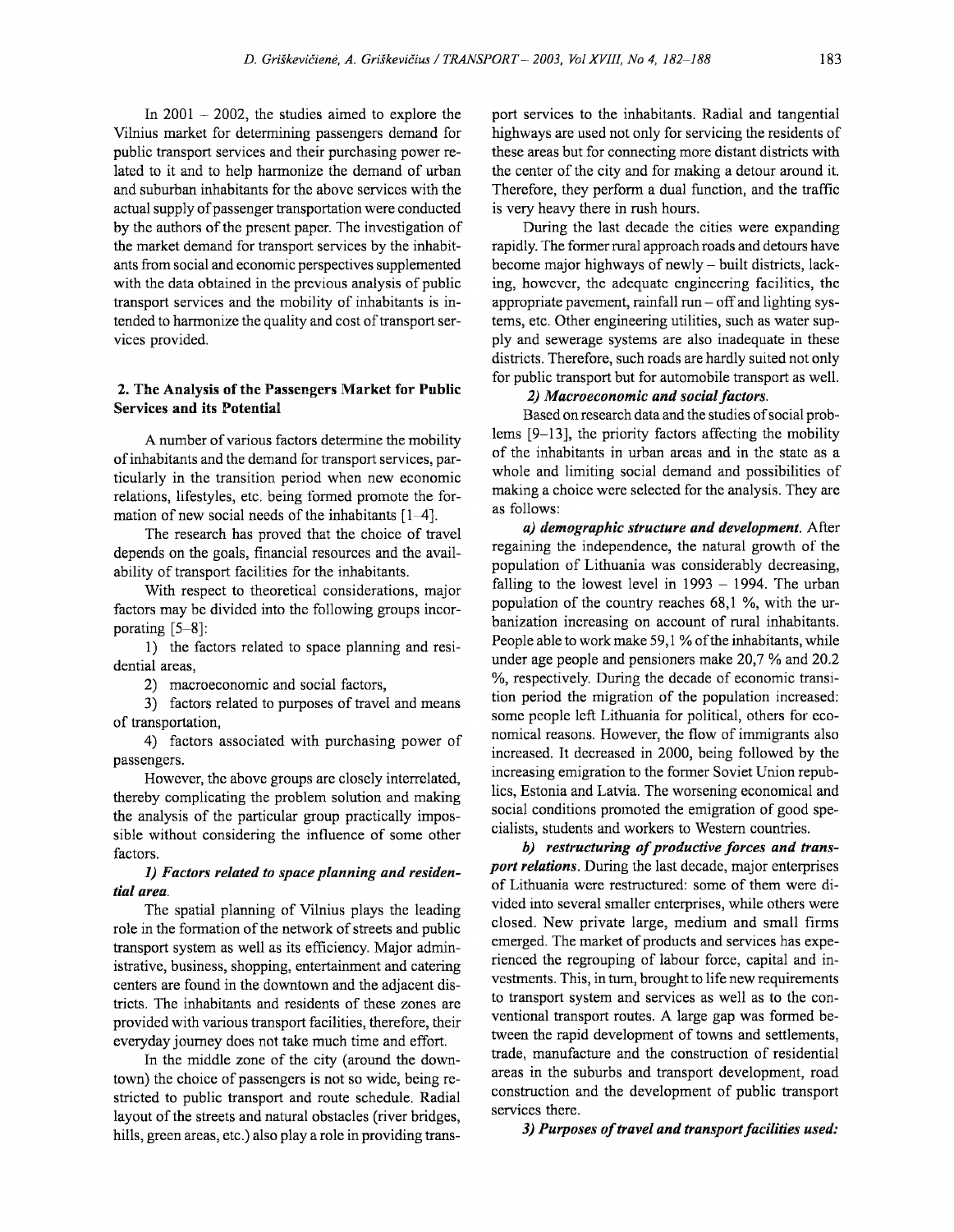*a) travel and motorization.* In 2001 2,83 mln passengers were carried by public transport along the international routes and  $353,08$  mln passengers - along the national routes. In the cities, 147,2 mln. people were carried by bus, while 164,3 mln were transported by trolley -buses (Fig 1). Because of the high rate of motorization, public transport has lost a part of passengers. In 2001, the degree of motorization of the population reached 304,0 auto/1000 inhabitants, with 0,8 automobile per household. The motorization boom in Lithuania was caused by the flood of old relatively cheap Western made cars on the market.

The mobility of the inhabitants increased not only on account of commuters but because people began to travel more at the weekends and in their leisure time. Even seasonal travel fluctuations became not so sharp. Now these fluctuations correspond to the variations of expenditures for cultural and recreational purposes.

*b) the influence of communication and information technologies.* The introduction of new information technologies greatly influences the mobility of the population. Unfortunately, the number of personal computers in the households is rather small and the use of the Internet is not wide either. In 2001, only 6 out of 100 households were provided with personal computers, while nearly half of them had automobiles. The figures for Vilnius are somewhat higher. The emergence of information technologies and telecommunication will undoubtedly change the lifestyle of people and housekeeping. In future, the role of these new technologies in the households may be more important than that of the automobile and public transport. The survey has shown that urban inhabitants are going to have personal computers in their houses in the near future.

# *4) Factors related to purchasing power of the inhabitants (passengers):*

*a) employment and unemployment.* In 2001, there were 1, 760 mln people able to work in Lithuania. About 1461 thous. people did any paying job. Two thirds of the employed worked in the cities. Unemployment made 17% [9] (12,5% according to labour exchange). Young people belong to the most vulnerable group of population with respect to unemployment. Under the conditions

of unemployment and illegal employment, insurance and other taxes and payments have dropped considerably narrowing the scope of state social support programmes and the funding provided by various foundations. Active labour force makes 61,4 %, the employment  $-$  54,3 %, while unemployment stabilized at 11,5 %. Most of the inhabitants are employed in economically active areas such as agriculture and forestry (19,6 %), manufacturing industry (17,7 %), trade (14,7 %), education system (10,2  $\%$ ), health care and social work (7,0  $\%$ ) and transport and construction industry (6,3 %). In these areas the changes in the proportion of men and women employed may be observed, when the number of women employed is higher because they are usually lower paid than men (Fig 2).

*b) earnings and poverty.* The structure of the income of a household is as follows: 52,1% of the income is obtained from working for a wage, 12,2 % is the income of self – employed people,  $24.3$  %- pensions and other subsidies, 0,3 % - income from the rent and 11.1 % - other kinds of income.

The average monthly net income in the country is 752,9 Lt, while in the state sector it is 777 Lt and in the private sector  $-729$  Lt. According to the data obtained (in monetary expression and natural) the average income per capita in a household was 428,0 Lt, including 475,2 Lt for one townsman, with up to 50,8 Lt in big cities and 428,8 in towns) and 327,1 for a countryman.

About 16 % of the Lithuanian population live in poverty. In the report on poverty made in 2001 it was stated that 1 % of the people live far below the line of poverty. People belonging to this group of population get less than 1 minimal payment (260 Lt) per month. The main reason of poverty is unemployment, which reached 12,3% in 2001. About 7,2% of the unemployed have not worked for a long time (up to several years). Under the conditions of poverty a family get used to live on subsidies.

*c) social insurance, pensions and welfare.* Social needs and economic power are also affected by the decrease of birth rate and aging of the population (19% of the inhabitants are over 60). Therefore, the number of socially supported people is growing in Lithuania, with



**Fig** 1. Passengers carried by public transport facilities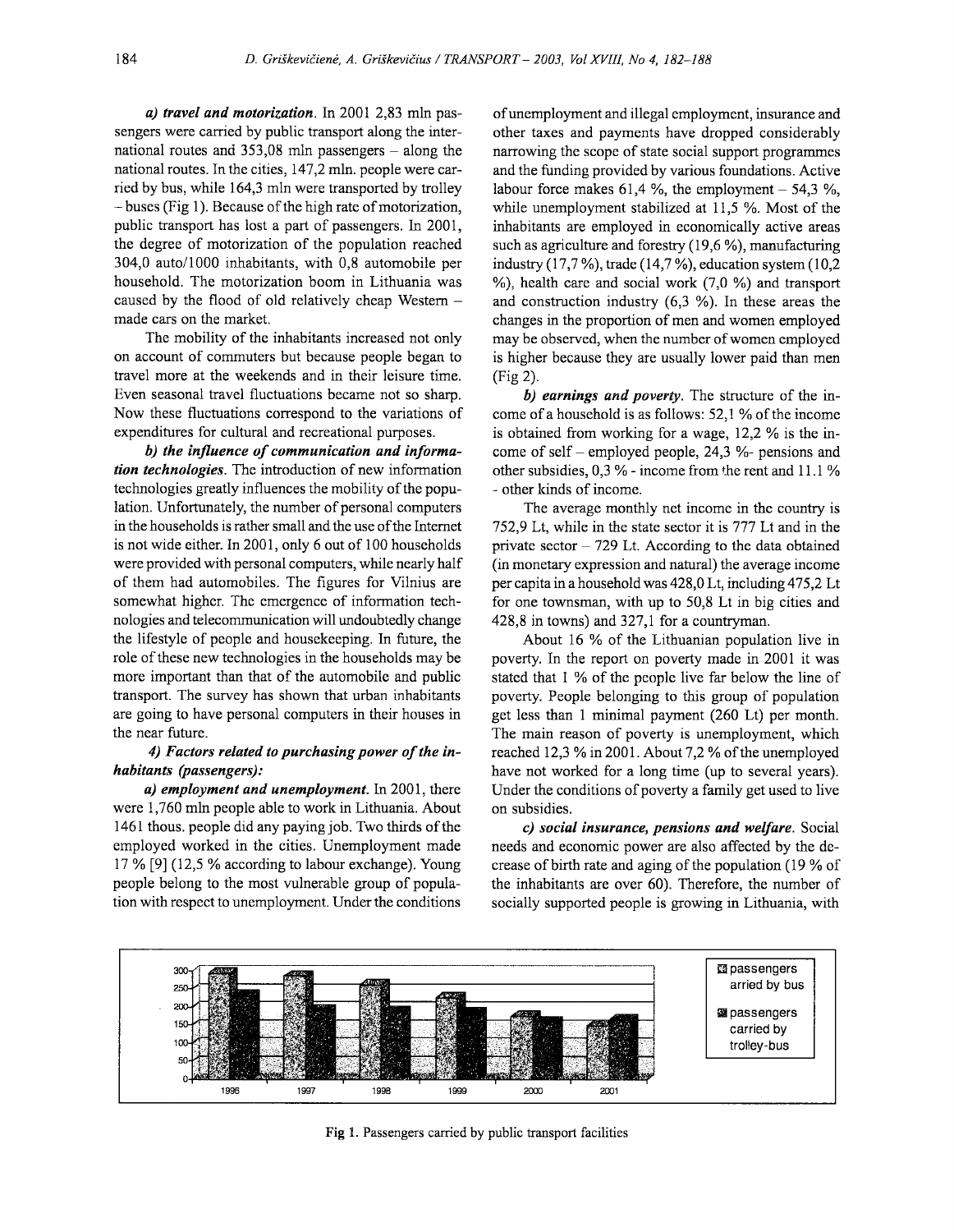

Fig 2. Employed and unemployed inhabitants in 2001

economy problems becoming more acute. The total number of the state social insurance pensions is growing every year (about 20% per 5 years). When the government increased the age giving the right for a pension, the number of pensioners decreased by 1,6% (10,5 thous. people). The number of people getting disability pensions has grown by 18 % in the last 5 years, with the employment of handicapped people increasing by 42 %. In 2001, the pensions of about 10 % of old  $-$  age pensioners were below the average (317,6 Lt). Because of low old – age pensions every sixth pensioner (15,6 %) was working. The number of poor families bringing up children is growing, especially among young people. The same refers to the asocial families (in 2001, there were 18,114 thous. such families with 40.276 children). The number of passengers who need discount for transport fares is also growing.

*d) dwelling and the environment.* These factors are considered as most important in overcoming poverty. In 2001, about 60 % of Lithuanian population were provided with dwellings, which is similar to the state in EU countries. According to a number of rooms per capita (0,95 % of the room), Lithuania has reached only half of the level achieved in EU countries. However, in recent years the situation has changed for the better. Better well off people are buying new houses and apartments thereby improving their living conditions. On the other hand, this posed some new problems associated with transport services. Families with schoolchildren, students and pensioners usually choose districts where public transport is available.

*e) household structure, income and expenditures.*  A household includes people connected by family or business relations who share the budget and dwelling. In 2001, there were 21 % of one person households, while 28 % had 2 persons,  $22\% - 3$  persons,  $18\% - 4$  persons and  $8\%$  - more than 4 persons (Fig 3).

The disposable income of a member of the household varied in accordance with the economic develop-

Fig 3. The structure of households, %

ment (in town it reached 465,9 Lt). The sources were mainly work payment and the income of self- employed people. The proportion of work payment is higher for the townsfolk  $(67 \%)$  than for villagers  $(57 \%)$ . The income obtained in working for a wage made 89 % of the total income in town and 51 % in the rural locality. The highest income was obtained by the households mainly engaged in business, trades and other professional activities. A monthly income of one household member was 473 Lt.

In 2001, the monthly expenditures of one household member made 451 Lt (443 Lt in town and 323 in the village). They decreased by 5 % compared with those in 1999. The expenses on foodstuffs made 38 %. Yearly expenditures of town dwellers on electric power, heating, etc. made 15,2 %, while they spent 5% on the communication, 7 % on clothes and footwear and 5 % on health care (Fig 4).

One household member spent about 8 % on travel, while self – employed spent about 11  $%$  on it. About 42% of the households owned automobiles (79% of the houses of businessmen). For the households of pensioners, the monthly expenses of one person on transport services made 4% of the total expenditures. Only 19% of such households had automobiles.

# 3. The Analysis of the Demand for Public Transport Services in Vilnius

*Urban structure and its variation.* During the census in 2001, 555 thous. of inhabitants were registered on the territory of Vilnius local government. The territory has expanded by 10 % compared to 1990, though the population has dropped by 65 thous. inhabitants. The territory has increased up to 402 sq. km because Grigiskes region joined Vilnius in 1999. Early in 2001, Vilnius had 589,2 thous. people, with the density of population being 1469,2 inhab./sq. km. In 2000, in built - up districts of Vilnius the population density reached 4250 inhab./ sq. km. The rate of population growth depends on eco-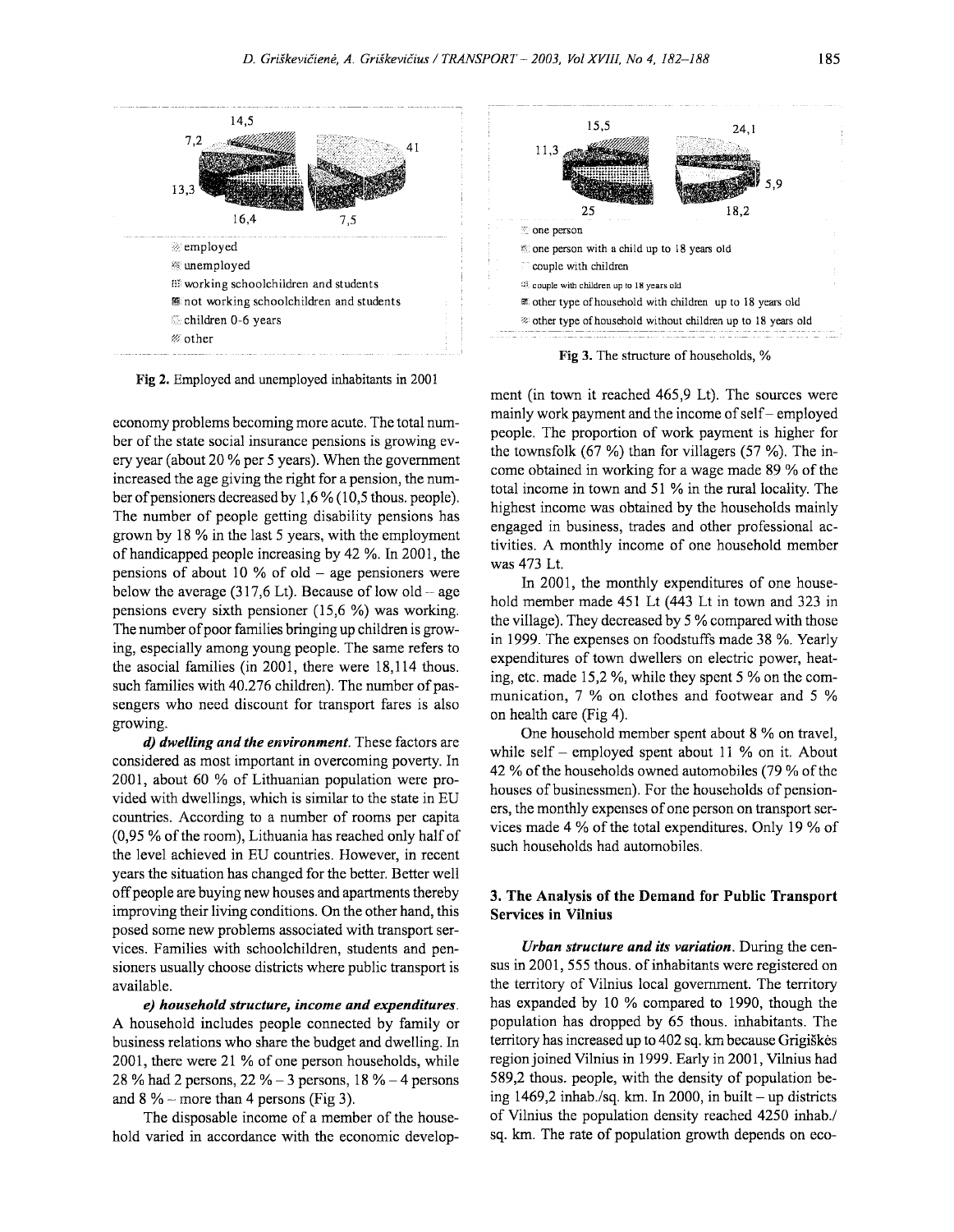

Fig 4. Average consumption expenses 1996-2001 m., Lt

nomic conditions, therefore, it is expected that by 2010 the population will increase only up to 600 thous. people. The main demographic problems are the aging of the population and the emigration of qualified young people.

*Growth of the city.* The unique lay – out and large economic, social and cultural potential of Vilnius allow for the expansion and growth of its population. According to a master plan, the priority of expansion is given to the central part of Vilnius, because the advantage may be taken from its developed infrastructure and engineering utilities. The old buildings are restructured and new commercial buildings are usually built there.

One family houses are built on the territories of the former villages extending in the Eastern, Northern and Western direction. The owners should themselves improve their living conditions, because the local government has no plans of extending the network of engineering utilities to these districts and has not formed any general urbanization policy yet.

#### 4. The Analysis of the Needs of Vilnius Residents

A survey has shown that, for the inhabitants of Vilnius, transport problems are very acute though two

thirds of them have adapted to their place of residence. During the last decade, one third of residents have moved to new houses or flats, while about 8 % came to Vilnius from other places. One third of the inhabitants would like to move elsewhere. The most prestigious districts named by the residents were Senamiestis (Old Town), Antakalnis and Žvėrynas, while Lazdynai, Žirmūnai, Karoliniskes, Vilnius suburbs, Naujoji Vilnia, Verkiai are considered attractive by them. Half of the residents associate highly attractive objects with the old town, central and the new town areas as well as with historical zones and green belts. One third of the population give the priority to cultural and entertainment objects.

When evaluating other factors the inhabitants often emphasize that the transport of the city is quite satisfactory. In choosing the place of residence people give the priority to safety, the environment and the availability of public transport facilities. However, the residents of Vilnius are not satisfied with the state of many streets, squares and yards. Besides, it is not always safe in the city. More than two thirds of residents of Naujininkai, Naujamiestis and Senamiestis complain of heavy traffic and air pollution in their districts. All the inhabitants would like that more parking places be built.



Fig 5. The number of automobiles in Vilnius, automob./1 000 inhabitants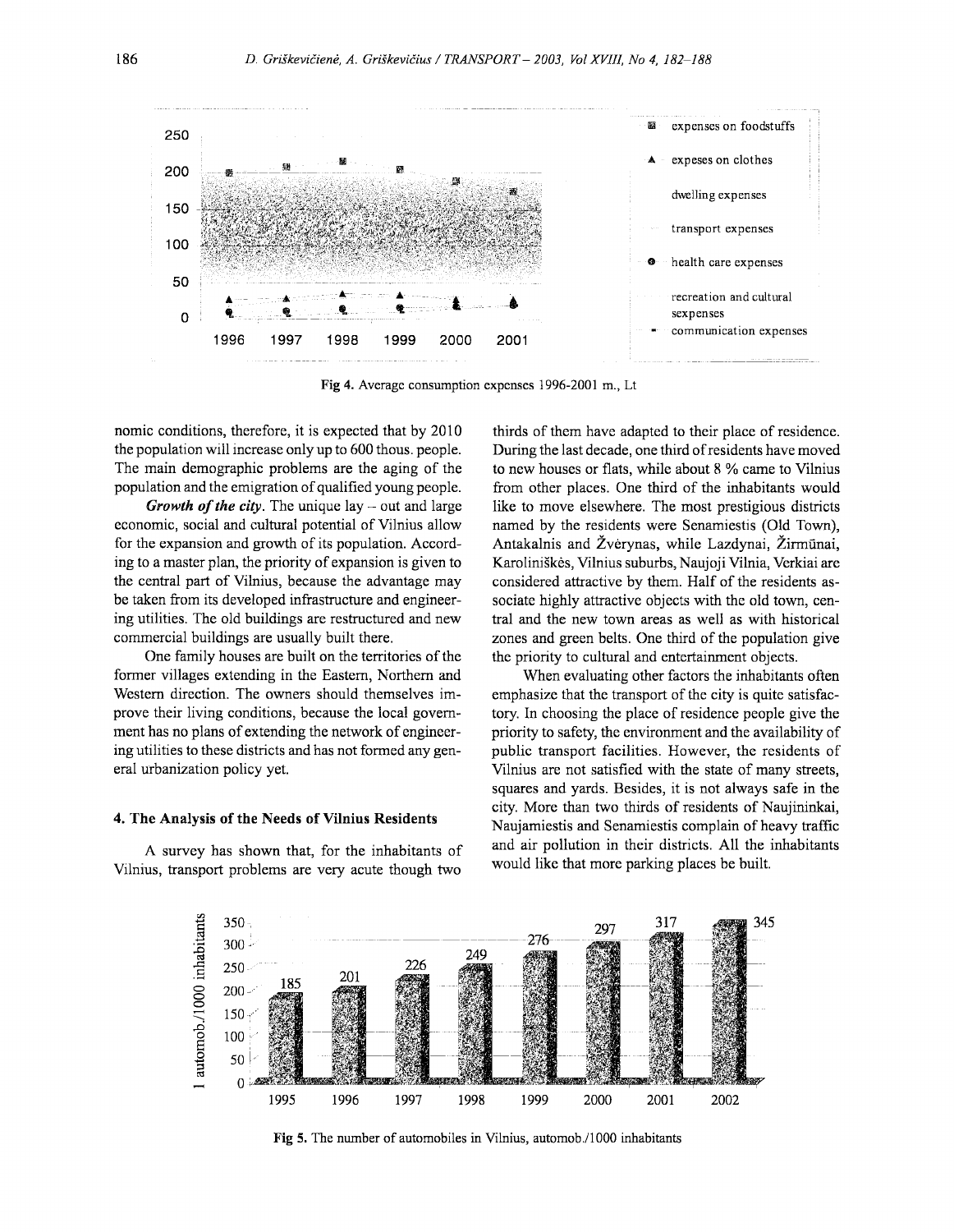

Fig 6. The choice of transport facilities in the outskirts and in the suburbs of Vilnius in 2001-2002 (%).

Vilnius residents are particularly concerned with public transport problems. More than half of the inhabitants regularly travel by buses and trolley- buses; 42 % use automobiles, while a quarter of the population travel by fixed  $-$  route taxis. To travel to work or educational institutions, people mainly rely on public transport (34 %), while the automobiles take the second place (21 %). The average travel time in these cases is usually 51 min. Travel by public transport facilities takes 66 min, by  $car - 37$  min and walking on foot takes 25 min. The people driving their cars usually run 229 km per week.

The residents of Vilnius support the projects of building new detours in the West and in the East as well as turning downtown and Gediminas avenue into traffic  $-$  free zone, thus reducing air  $-$  pollution and providing more space for recreation and entertainment. They also support the idea of adapting the environment in residential areas to the needs of the handicapped.

*The city inhabitants demand for travel.* The group of people using public transport facilities require that this system should be improved. People living in the suburbs of Vilnius would like that fixed - route public transport systems be formed and expanded, regardless of the fact that many people own cars. Newly built districts in the suburbs as well as the structure of the households and families determine the types of routes and transport facilities to be developed. Most of pensioners and socially supported people, children and students as well as a part of the working people emphasized the need for public transport services.

Trolley  $-$  buses play the main role in transporting people in Vilnius (57,8% of passengers). Travel by bus is mainly associated with carrying the suburbanites. Buses carry about 39,3% people, while 15% and 14% of them are transported by  $taxi - buses$  and fixed - route taxis, respectively.

In winter, 49,1 % of Vilnius residents take public transport facilities, 40,7% use cars and 10.2% of people walk to their workplace. In summer, the corresponding figures are 38,1 %, 45,8 % and 15,3% (with 0,8 % of the respondents cycling to work). People usually travel to work by bus (42 %), by trolley – bus (30 %) and by vans  $(14 \%)$ . In general, 45 % of the respondents rely on public transport when traveling to work and 40 % use it for

going to cultural events and for every  $-$  day necessities (Fig 6).

People using fixed – route public city transport facilities positively evaluate the services provided: 1 % evaluate the system as very good, 30 % - good, 60 % satisfactory, 6 % - poor and 3 % have no defmite opinion about it.

A survey conducted in Vilnius has revealed the influence of some factors on the choice of a particular transport facility by passengers. The use of cars is determined by the inaccessibility of public transport facilities on the route (22 %), the distance to a bus (trolley – bus) stop (20 %), a large interval in transport schedule (20 %), non  $-$  regular schedule (3 %), time and conditions of travel (9 %), changing of transport facilities and incompatibility of their schedules (9 %), noise (9 %), vibration (1 %), the environment (3 %), overcrowding (12 %) and jerking motion  $(1 \%)$  (Fig 7).

Most of the respondents are not satisfied with the fares of public transport services: 75 % of those using private transport are not satisfied with the fares, 88 % of residents using transport facilities belonging to the local government institution think that the cost of monthly tickets might be lower, while 1 % of respondents think that the fare of a single journey is too high.



**Fig** 7. Conditions when preference is given to automobile